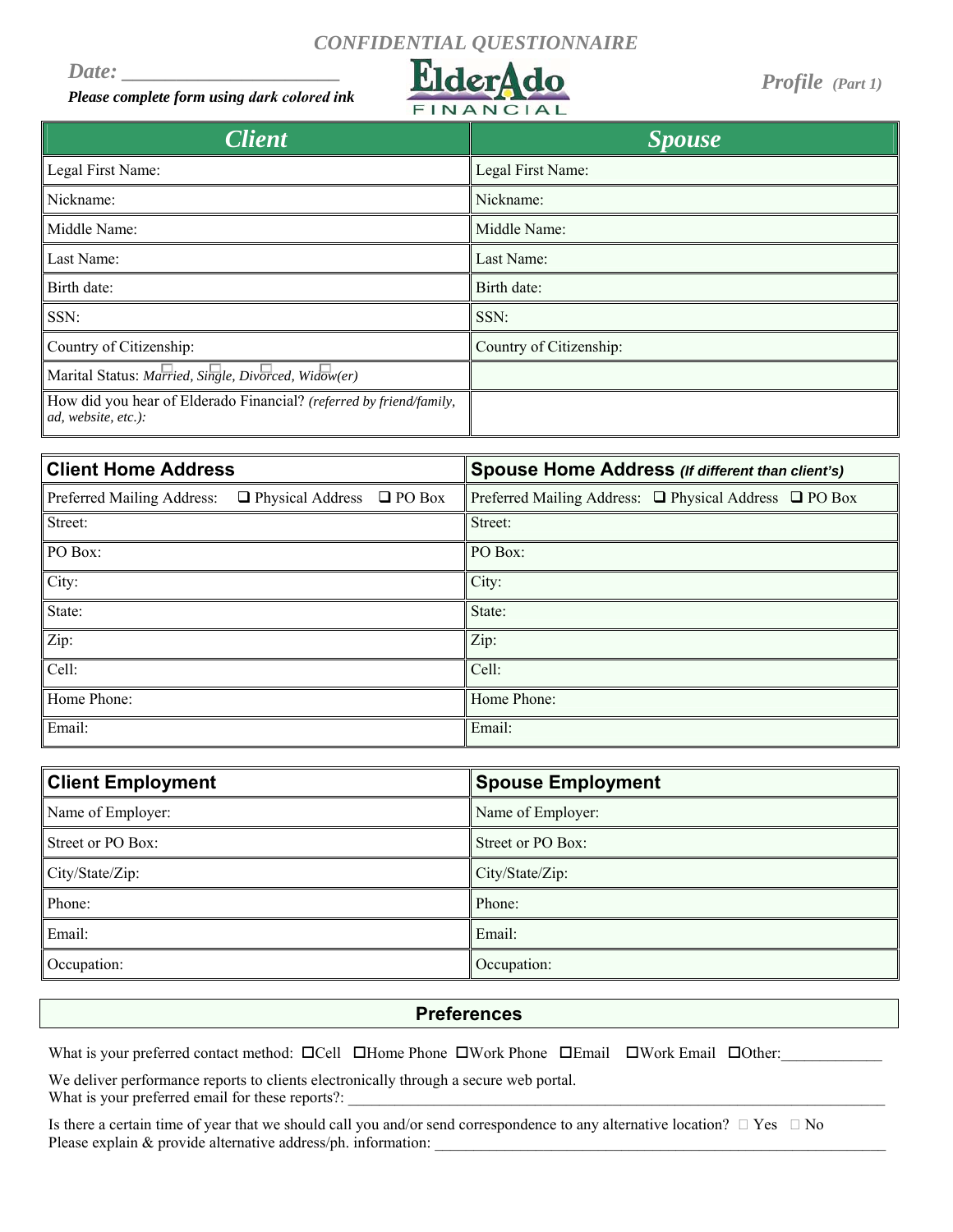| <b>Children</b> (add additional sheet as needed) |                                         |  |
|--------------------------------------------------|-----------------------------------------|--|
| Child #1                                         | Birth Date:                             |  |
| Address:                                         | Provide SSN if listed as a beneficiary: |  |
| Child #2                                         | Birth Date:                             |  |
| Address:                                         | Provide SSN if listed as a beneficiary: |  |
| Child#3                                          | Birth Date:                             |  |
| Address:                                         | Provide SSN if listed as a beneficiary: |  |

## **Beneficiary Designation**

If we will be managing your accounts where beneficiaries need to be designated, please list your beneficiary wishes.

## Account Name:  $\qquad \qquad$

|                           | <b>Name and Address</b> (add additional sheet as needed) | Relationship | Date of<br><b>Birth</b> | <b>SSN</b> |
|---------------------------|----------------------------------------------------------|--------------|-------------------------|------------|
| Primary<br>Beneficiary    |                                                          |              |                         |            |
| Contingent<br>Beneficiary |                                                          |              |                         |            |

### Account Name:

|                           | <b>Name and Address</b> | Relationship | Date of<br><b>Birth</b> | <b>SSN</b> |
|---------------------------|-------------------------|--------------|-------------------------|------------|
| Primary<br>Beneficiary    |                         |              |                         |            |
| Contingent<br>Beneficiary |                         |              |                         |            |

| <b>Current Investments</b> (attach additional sheet as needed or include copies of statements) |                                                |                                               |                |                                                                |  |
|------------------------------------------------------------------------------------------------|------------------------------------------------|-----------------------------------------------|----------------|----------------------------------------------------------------|--|
| <b>Type Of Plan</b><br>(IRA, 401k, Joint, SEP,<br>Trust, Individual)                           | <b>Owner of Asset</b><br>(Self, Spouse, Child) | Invested In<br>(Stock, Bank, Mutual<br>Funds) | <b>Balance</b> | Are you satisfied with<br>service, investment<br>return, etc.? |  |
|                                                                                                |                                                |                                               |                |                                                                |  |
|                                                                                                |                                                |                                               |                |                                                                |  |
|                                                                                                |                                                |                                               |                |                                                                |  |
|                                                                                                |                                                |                                               |                |                                                                |  |

# **Regulatory Questions** 1) Check box if you, any member of your immediate family, personal or business associate is a senior political figure. Please explain: \_\_\_\_\_\_\_\_\_\_\_\_\_\_\_\_\_\_\_\_\_\_\_\_\_\_\_\_\_\_\_\_\_\_\_\_\_\_\_\_\_\_\_\_\_\_\_\_\_\_\_\_\_\_\_\_\_\_\_\_\_\_\_\_\_\_\_\_\_\_\_\_\_\_\_\_\_\_\_\_\_\_\_\_\_

2) Specify any publicly traded company of which you are a director,  $10\%$  shareholder or officer:

3) Specify any securities firm with which you or immediate family are affiliated: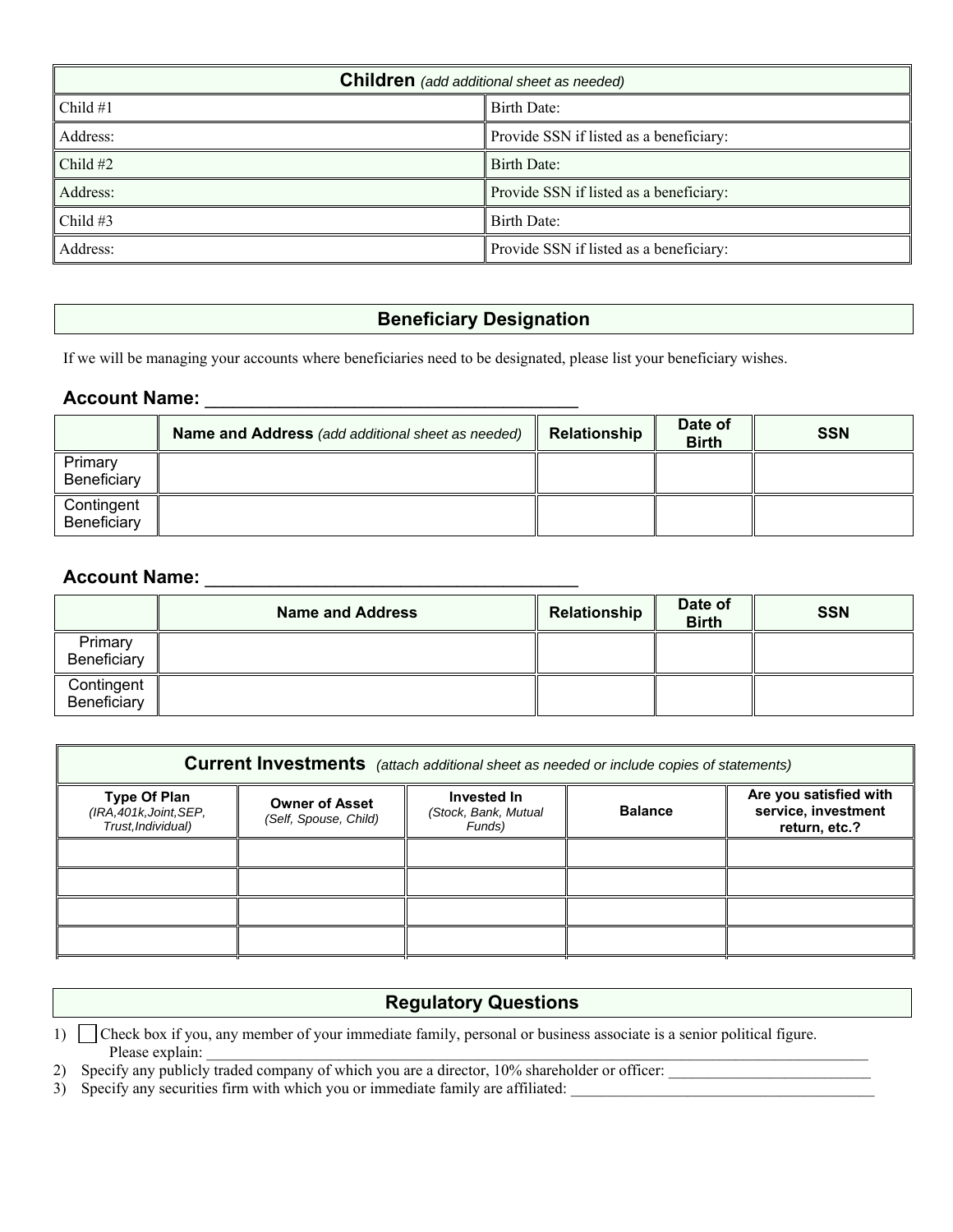# **Investment Account Profile**

| <b>Time Horizon -</b> Your current situation and future income needs |  |  |                     |                                                                                        |  |  |
|----------------------------------------------------------------------|--|--|---------------------|----------------------------------------------------------------------------------------|--|--|
| What is your current age?                                            |  |  |                     |                                                                                        |  |  |
| $\Box$ Less than 45 $\Box$ 45 to 55                                  |  |  |                     | $\Box$ 56 to 65 $\Box$ 66 to 75 $\Box$ Older than 75                                   |  |  |
|                                                                      |  |  |                     |                                                                                        |  |  |
|                                                                      |  |  |                     | When will you need to make withdrawals from your investment for income or other needs? |  |  |
| $\Box$ Not for at least 20 yrs. $\Box$ In 10 to 20 yrs.              |  |  | $\Box$ In 5-10 yrs. |                                                                                        |  |  |
| $\Box$ Not now, but within 5 yrs. $\Box$ Immediately                 |  |  |                     |                                                                                        |  |  |

**Long-Term Goals & Expectations** *- Your views of how an investment should perform over the long-term* 

#### **What is your long-term goal for this investment?**

- $\Box$  To grow aggressively
- $\Box$  To grow significantly
- $\Box$  To grow moderately
- $\Box$  To grow with caution
- $\Box$  To avoid losing money

#### **Assuming normal market conditions, what would you expect from this investment over time?**

- $\Box$  To generally keep pace with the stock market
- $\Box$  To slightly trail the stock market, but make a good profit
- $\Box$  To trail the stock market, but make a moderate profit
- $\Box$  To have some stability, but make modest profits
- $\Box$  To have a high degree of stability, but make small profits

#### **Suppose the stock market performs unusually poorly over the next decade. What would you expect from this investment?**

- $\Box$  To lose money
- $\Box$  To make very little or nothing
- $\Box$  To make a little gain
- **T** To make a modest gain
- $\Box$  To be little affected by what happens in the stock market

#### **Short-Term Risk Attitudes** *- Your attitude towards short-term volatility*

#### **Which of these statements would best describe your attitudes about the next three years' performance of this investment?**

- $\Box$  I don't mind if I lose money
- $\Box$  I can tolerate a loss
- $\Box$  I can tolerate a small loss
- $\Box$  I'd have a hard time tolerating any losses
- $\Box$  I need to see at least a little return

#### **Which of these statements would best describe your attitudes about the next three months' performance of this investment?**

- $\Box$  Who cares? One calendar quarter means nothing
- $\Box$  I wouldn't worry about losses in that time frame
- $\Box$  If I suffered a loss of greater than 10%, I'd get concerned
- $\Box$  I can only tolerate small short-term losses
- $\Box$  I'd have a hard time stomaching any losses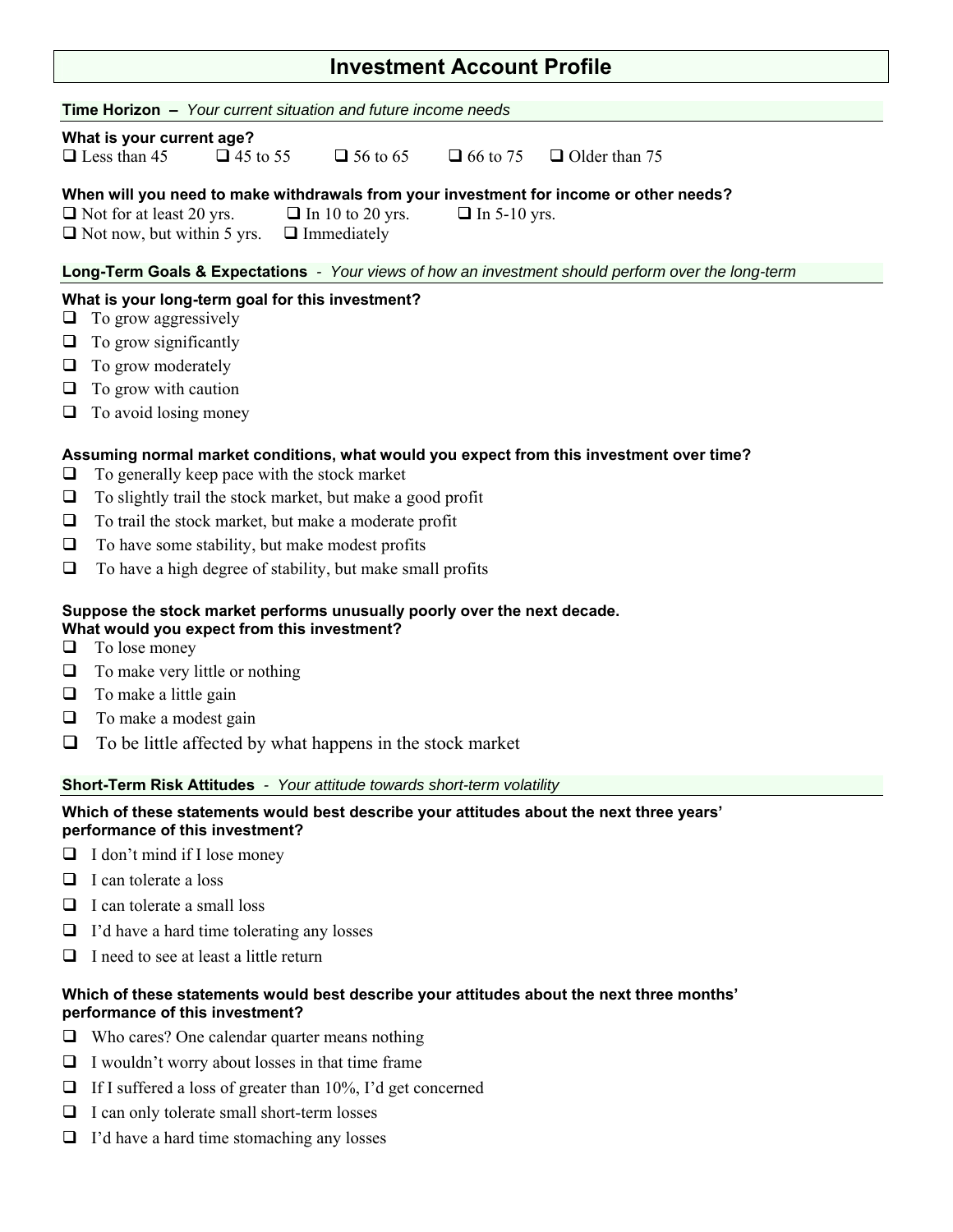# **Investment Account Profile, cont.**

| <b>Investment Approach</b>                                                                                                                                                                                                                                                                                                               |  |  |  |  |  |
|------------------------------------------------------------------------------------------------------------------------------------------------------------------------------------------------------------------------------------------------------------------------------------------------------------------------------------------|--|--|--|--|--|
| The goals for this account are:<br>$\Box$ Retirement $\Box$ Education $\Box$ Emergency Funds $\Box$ Vacation $\Box$ Car $\Box$ Home $\Box$ Other                                                                                                                                                                                         |  |  |  |  |  |
| My investment objectives for this account are:<br>$\Box$ Safety of Principal $\Box$ Income $\Box$ Growth $\Box$ Tax Advantaged $\Box$ Diversification<br>$\Box$ Steady Income Stream $\Box$ Other                                                                                                                                        |  |  |  |  |  |
| I would feel comfortable with the following investments in my portfolio:<br>$\Box$ Money Market $\Box$ CDs $\Box$ Mutual Funds $\Box$ Bonds $\Box$ Stocks $\Box$ Annuities $\Box$ Other                                                                                                                                                  |  |  |  |  |  |
| The investment styles for this account are:<br>$\Box$ Conservative $\Box$ Moderately Conservative<br>$\Box$ Moderate $\Box$ Moderately Aggressive<br>$\Box$ Aggressive                                                                                                                                                                   |  |  |  |  |  |
| <b>Sliding Scale Questions</b>                                                                                                                                                                                                                                                                                                           |  |  |  |  |  |
| Please select your response<br>Disagree<br>Agree                                                                                                                                                                                                                                                                                         |  |  |  |  |  |
| $\frac{5}{-5}$<br>$\begin{array}{ccc} -1 & -2 & -3 & -4 \\ -1 & -2 & -3 & -4 \\ 1 & -2 & -3 & -4 \end{array}$<br>Outpacing inflation is more important than preserving the initial capital:<br>I am willing to accept fluctuating values for the long term:<br>To obtain above-average returns I'm willing to accept above-average risk: |  |  |  |  |  |

**I agree that the above statements are accurate and true to the best of my knowledge. I also understand that Elderado Financial will use this information to provide advice and recommendations.** 

| Date: ________________________ |
|--------------------------------|
|                                |
|                                |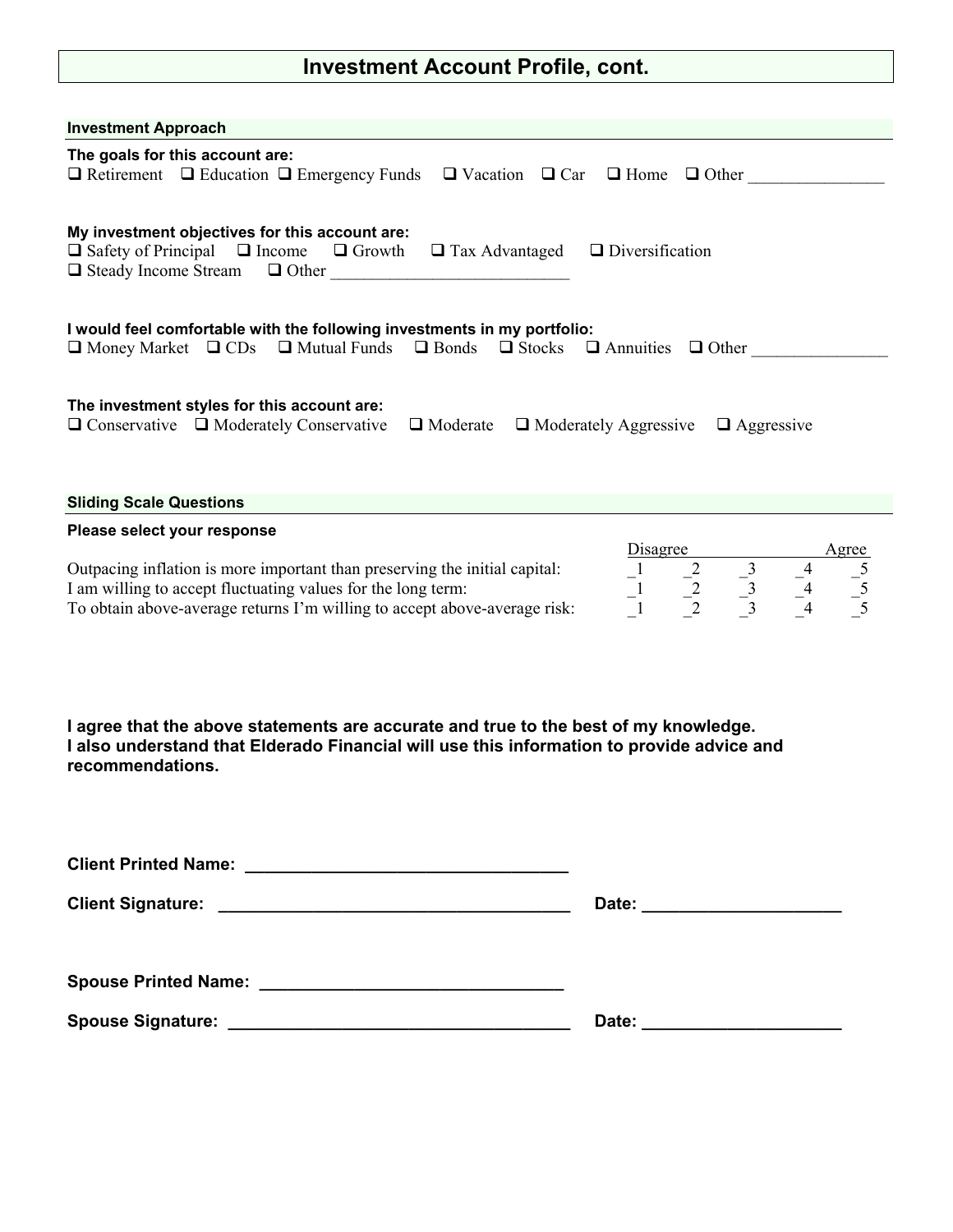# *CONFIDENTIAL QUESTIONNAIRE*

*Name: \_\_\_\_\_\_\_\_\_\_\_\_\_\_\_\_\_\_\_\_*

*Date: \_\_\_\_\_\_\_\_\_\_\_\_\_\_\_\_\_\_\_\_\_* 

*Please complete form using dark colored ink* 



| <b>Current Real Estate Holdings</b> (attach extra sheet as needed) |                                                |                                                     |                                       |                         |  |
|--------------------------------------------------------------------|------------------------------------------------|-----------------------------------------------------|---------------------------------------|-------------------------|--|
| <b>Type Of</b><br><b>Real Estate</b>                               | <b>Owner of Asset</b><br>(Self, Spouse, Child) | <b>Fair Market Value</b><br>(How much is it worth?) | <b>Balance</b><br>(How much is owed?) | <b>Interest</b><br>Rate |  |
| Primary Residence                                                  |                                                |                                                     |                                       |                         |  |
| Second Residence                                                   |                                                |                                                     |                                       |                         |  |
| <b>Investment Property</b>                                         |                                                |                                                     |                                       |                         |  |
| <b>Investment Property</b>                                         |                                                |                                                     |                                       |                         |  |
| <b>Investment Property</b>                                         |                                                |                                                     |                                       |                         |  |

| <b>Current Assets</b>                               |                                                |                                                |                                      |  |
|-----------------------------------------------------|------------------------------------------------|------------------------------------------------|--------------------------------------|--|
| <b>Type Of Asset</b><br>(Car, Coins, Jewelry, etc.) | <b>Owner of Asset</b><br>(Self, Spouse, Child) | <b>Current Value</b><br>(How much is it worth) | <b>Balance</b><br>(How much is owed) |  |
|                                                     |                                                |                                                |                                      |  |
|                                                     |                                                |                                                |                                      |  |
|                                                     |                                                |                                                |                                      |  |
|                                                     |                                                |                                                |                                      |  |
|                                                     |                                                |                                                |                                      |  |
|                                                     |                                                |                                                |                                      |  |

| <b>Loans / Debts</b> (attach extra sheet as needed) |                |                                      |                      |  |  |  |
|-----------------------------------------------------|----------------|--------------------------------------|----------------------|--|--|--|
| <b>Debt</b> (Car, Credit Card, etc.)                | <b>Payment</b> | <b>Balance</b><br>(How much is owed) | <b>Interest Rate</b> |  |  |  |
|                                                     |                |                                      |                      |  |  |  |
|                                                     |                |                                      |                      |  |  |  |
|                                                     |                |                                      |                      |  |  |  |

| <b>Advisors</b><br>(Please provide us with your other trusted advisors so that we can help you with your comprehensive financial planning needs) |             |                |              |  |  |  |
|--------------------------------------------------------------------------------------------------------------------------------------------------|-------------|----------------|--------------|--|--|--|
|                                                                                                                                                  | <b>Name</b> | <b>Address</b> | <b>Phone</b> |  |  |  |
| <b>Attorney</b>                                                                                                                                  |             |                |              |  |  |  |
| <b>Accountant</b>                                                                                                                                |             |                |              |  |  |  |
| <b>Insurance Agent</b>                                                                                                                           |             |                |              |  |  |  |
| <b>Broker</b>                                                                                                                                    |             |                |              |  |  |  |
| <b>Banker</b>                                                                                                                                    |             |                |              |  |  |  |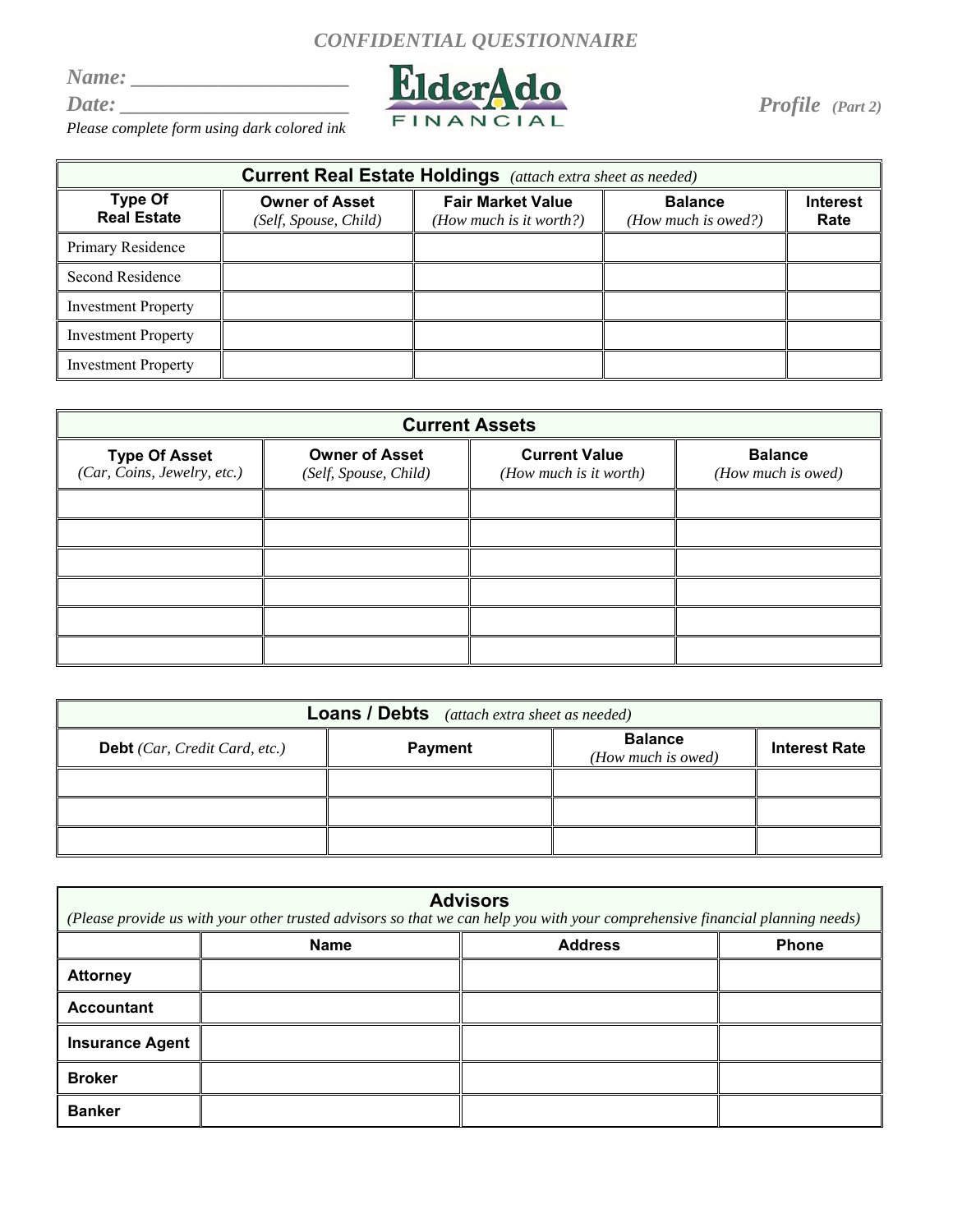## **Financial Profile**

Please select your level of concern on each of the following:

|                                                                       |  |   | 4 | 5 (High concern) |
|-----------------------------------------------------------------------|--|---|---|------------------|
|                                                                       |  |   | 4 | 5 (High concern) |
| Paying for children's or grandchildren's education  0 (No concern)    |  |   | 4 | 5 (High concern) |
|                                                                       |  |   | 4 | 5 (High concern) |
| Charitable planning (gifts to charity $\&$ /or church) 0 (No concern) |  | 3 | 4 | 5 (High concern) |
|                                                                       |  | 3 | 4 | 5 (High concern) |
|                                                                       |  | 3 | 4 | 5 (High concern) |
|                                                                       |  |   | 4 | 5 (High concern) |
|                                                                       |  |   |   |                  |

| How much money do you need monthly to live today? \$                                                         |                           | What is your current total monthly income? \$ |  |  |  |
|--------------------------------------------------------------------------------------------------------------|---------------------------|-----------------------------------------------|--|--|--|
| Your Income \$<br>Spouse's Income \$                                                                         |                           |                                               |  |  |  |
| Other Income (rental, oil/gas revenue, disability, etc.) \$<br>How often received?                           |                           |                                               |  |  |  |
| In today's dollars, how much monthly income do you need at retirement?<br>At what age do you plan to retire? |                           |                                               |  |  |  |
| When you retire, how much do you expect to receive monthly from: Your Pension, 401k or 403b benefits?        |                           |                                               |  |  |  |
| Your Social Security?                                                                                        | Spouse's Social Security? | Spouse's Pension, 401k or 403b?               |  |  |  |

List below any additional sources of funds you will receive over the next 10 years *(Examples: sale of business, inheritance, sale of home):* 

| <b>Source of Funds</b> | <b>Estimated Amount</b> | <b>Estimated Date of Receipt</b> |
|------------------------|-------------------------|----------------------------------|
|                        |                         |                                  |
|                        |                         |                                  |
|                        |                         |                                  |
|                        |                         |                                  |

 $\mathcal{L}_\mathcal{L} = \mathcal{L}_\mathcal{L} = \mathcal{L}_\mathcal{L} = \mathcal{L}_\mathcal{L} = \mathcal{L}_\mathcal{L} = \mathcal{L}_\mathcal{L} = \mathcal{L}_\mathcal{L} = \mathcal{L}_\mathcal{L} = \mathcal{L}_\mathcal{L} = \mathcal{L}_\mathcal{L} = \mathcal{L}_\mathcal{L} = \mathcal{L}_\mathcal{L} = \mathcal{L}_\mathcal{L} = \mathcal{L}_\mathcal{L} = \mathcal{L}_\mathcal{L} = \mathcal{L}_\mathcal{L} = \mathcal{L}_\mathcal{L}$ 

 $\mathcal{L}_\mathcal{L} = \mathcal{L}_\mathcal{L} = \mathcal{L}_\mathcal{L} = \mathcal{L}_\mathcal{L} = \mathcal{L}_\mathcal{L} = \mathcal{L}_\mathcal{L} = \mathcal{L}_\mathcal{L} = \mathcal{L}_\mathcal{L} = \mathcal{L}_\mathcal{L} = \mathcal{L}_\mathcal{L} = \mathcal{L}_\mathcal{L} = \mathcal{L}_\mathcal{L} = \mathcal{L}_\mathcal{L} = \mathcal{L}_\mathcal{L} = \mathcal{L}_\mathcal{L} = \mathcal{L}_\mathcal{L} = \mathcal{L}_\mathcal{L}$ 

How much are you considering initially investing with us?  $\$$ 

What is your primary financial concern? \_\_\_\_\_\_\_\_\_\_\_\_\_\_\_\_\_\_\_\_\_\_\_\_\_\_\_\_\_\_\_\_\_\_\_\_\_\_\_\_\_\_\_\_\_\_\_\_\_\_\_\_\_\_\_\_\_\_\_\_\_\_\_\_\_\_\_\_\_\_\_\_\_\_

What are your expectations concerning working with us? *(Performance reports, customer service, how often contacted)*

If Elderado Financial manages your portfolio, will other assets be managed either by you personally or by another advisor?

Please explain: \_\_\_\_\_\_\_\_\_\_\_\_\_\_\_\_\_\_\_\_\_\_\_\_\_\_\_\_\_\_\_\_\_\_\_\_\_\_\_\_\_\_\_\_\_\_\_\_\_\_\_\_\_\_\_\_\_\_\_\_\_\_\_\_\_\_\_\_\_\_\_\_\_\_\_\_\_\_\_\_\_\_\_\_\_\_\_\_\_\_\_\_

|                                                                                                              | <b>Security</b> | <b>Reason for Holding</b> |
|--------------------------------------------------------------------------------------------------------------|-----------------|---------------------------|
| Please enter any securities in your current portfolio<br>that we should not sell without prior authorization |                 |                           |
| from you? (e.g. restricted stock, investments with                                                           |                 |                           |
| large built-in gains, etc.)                                                                                  |                 |                           |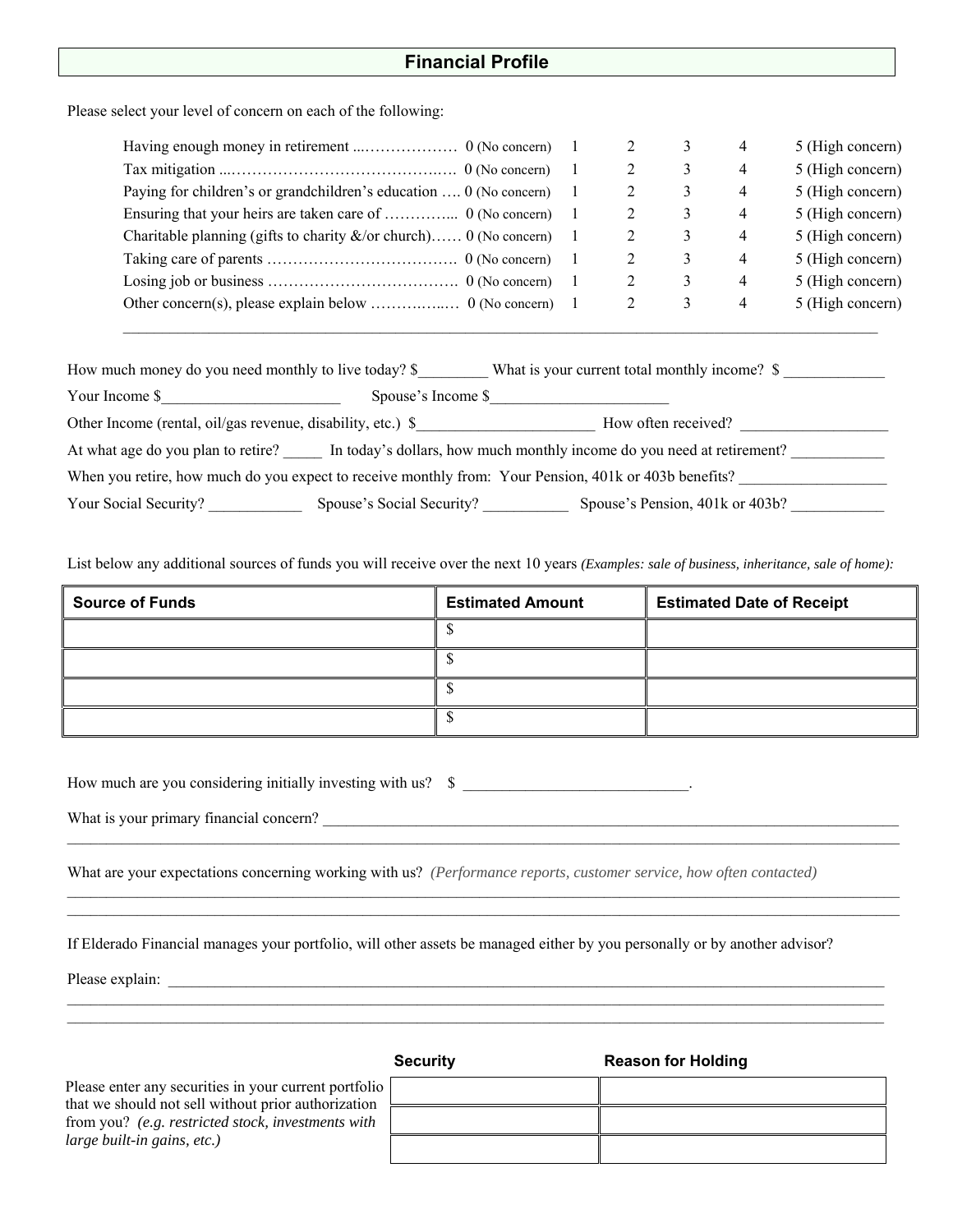|                                                                     |  | <b>Wills / Trusts</b>                                     |  |
|---------------------------------------------------------------------|--|-----------------------------------------------------------|--|
| Do you have a will? Yes No Date<br>Do you have a trust? Yes No Date |  |                                                           |  |
| Is your will/trust current?                                         |  | Yes No What information is missing?                       |  |
|                                                                     |  | Do you anticipate changes? Yes No What changes?           |  |
|                                                                     |  | What is the purpose of your trust and/or estate planning? |  |

| Life Insurance                              |                      |                                                   |                                              |                                |  |  |
|---------------------------------------------|----------------------|---------------------------------------------------|----------------------------------------------|--------------------------------|--|--|
| Beneficiary<br>Name                         | Insurance<br>Company | Term Period for<br>coverage<br>$(5, 10, 20$ yrs.) | Cash Value for<br>permanent life<br>coverage | Death Benefit or<br>Face Value |  |  |
|                                             |                      |                                                   |                                              |                                |  |  |
|                                             |                      |                                                   |                                              |                                |  |  |
|                                             |                      |                                                   |                                              |                                |  |  |
|                                             |                      |                                                   |                                              |                                |  |  |
| What is the purpose of your life insurance? |                      |                                                   |                                              |                                |  |  |
|                                             |                      |                                                   |                                              |                                |  |  |

| <b>Other Insurance</b> |
|------------------------|
|------------------------|

 $\mathcal{L}_\mathcal{L} = \mathcal{L}_\mathcal{L} = \mathcal{L}_\mathcal{L} = \mathcal{L}_\mathcal{L} = \mathcal{L}_\mathcal{L} = \mathcal{L}_\mathcal{L} = \mathcal{L}_\mathcal{L} = \mathcal{L}_\mathcal{L} = \mathcal{L}_\mathcal{L} = \mathcal{L}_\mathcal{L} = \mathcal{L}_\mathcal{L} = \mathcal{L}_\mathcal{L} = \mathcal{L}_\mathcal{L} = \mathcal{L}_\mathcal{L} = \mathcal{L}_\mathcal{L} = \mathcal{L}_\mathcal{L} = \mathcal{L}_\mathcal{L}$ 

Do you and/or your spouse have other types of insurance? (Long-Term Care, Disability, Umbrella, etc.) □ Yes □ No Please explain:

| <b>Charitable Giving</b>                                      |                          |                                                                        |                     |                         |                               |  |  |
|---------------------------------------------------------------|--------------------------|------------------------------------------------------------------------|---------------------|-------------------------|-------------------------------|--|--|
|                                                               | Why do you support them? | How do you support them?                                               |                     |                         |                               |  |  |
| <b>What organizations</b><br>or ministries<br>do you support? |                          | Йu<br>$\begin{array}{c} \textit{Donding} \\ \textit{Time} \end{array}$ | Monthly<br>Donation | Bequest,<br>Beneficiary | Foundation<br>Planned<br>rust |  |  |
|                                                               |                          |                                                                        |                     |                         |                               |  |  |
|                                                               |                          |                                                                        |                     |                         |                               |  |  |
|                                                               |                          |                                                                        |                     |                         |                               |  |  |
|                                                               |                          |                                                                        |                     |                         |                               |  |  |